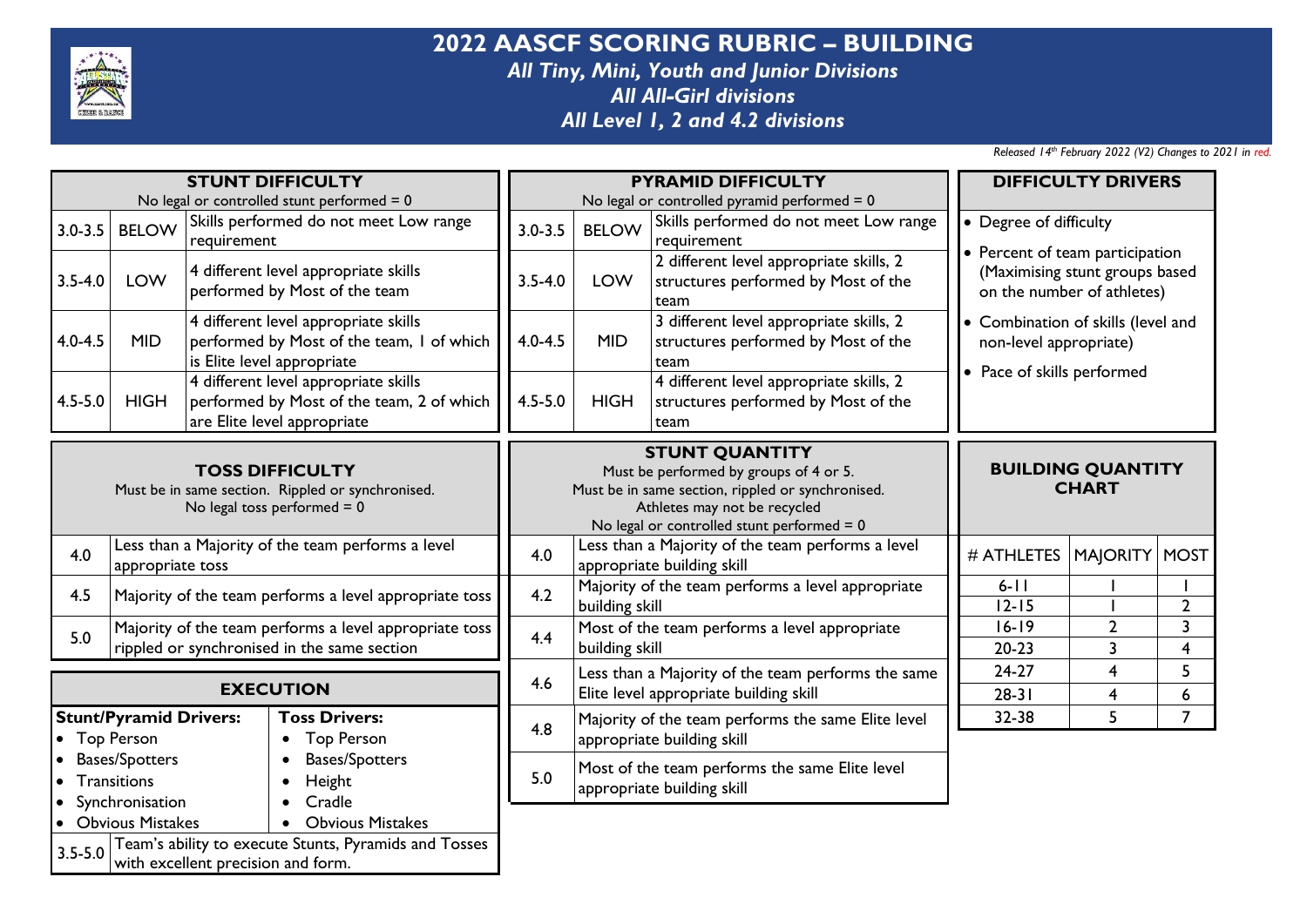

# **2022 AASCF SCORING RUBRIC – BUILDING**

#### *Coed Level 3 & 4, Senior & Open Teams*

#### *Released 14th February 2022 (V2) Changes to 2021 in red.*

| <b>STUNT DIFFICULTY</b><br>No legal or controlled stunt performed $= 0$ |              |                                                                                                                  | <b>PYRAMID DIFFICULTY</b><br>No legal or controlled pyramid performed $= 0$ |              |                                                                                     | <b>TOSS DIFFICULTY</b><br>Must be in same section. Rippled or synchronised. |                                                               |                                                                                                          | <b>DIFFICULTY DRIVERS</b>                                                                                                              |  |
|-------------------------------------------------------------------------|--------------|------------------------------------------------------------------------------------------------------------------|-----------------------------------------------------------------------------|--------------|-------------------------------------------------------------------------------------|-----------------------------------------------------------------------------|---------------------------------------------------------------|----------------------------------------------------------------------------------------------------------|----------------------------------------------------------------------------------------------------------------------------------------|--|
| $3.0 - 3.5$                                                             | <b>BELOW</b> | Skills performed do not meet Low range requirement                                                               | $3.0 - 3.5$                                                                 | <b>BELOW</b> | Skills performed do not meet Low range requirement                                  |                                                                             | Athletes may not be recycled<br>No legal toss performed $= 0$ |                                                                                                          | • Degree of difficulty                                                                                                                 |  |
| $3.5 - 4.0$                                                             | LOW          | 4 different level appropriate skills performed by Most<br>of the team                                            | $3.5 - 4.0$                                                                 | LOW          | 2 different level appropriate skills,<br>2 structures performed by Most of the team |                                                                             | 4.0                                                           | Less than a Majority of the team performs a<br>level appropriate toss                                    | • Percent of team participation<br>(Maximising stunt groups based on                                                                   |  |
| $4.0 - 4.5$                                                             | <b>MID</b>   | 4 different level appropriate skills performed by Most<br>of the team.<br>I of which is Elite level appropriate  | $4.0 - 4.5$                                                                 | <b>MID</b>   | 3 different level appropriate skills,<br>2 structures performed by Most of the team |                                                                             | 4.5                                                           | Majority of the team performs a level<br>appropriate toss                                                | the number of athletes)<br>• Combination of skills (level and<br>non-level appropriate)<br>• Pace of skills / connections<br>performed |  |
| $4.5 - 5.0$                                                             | <b>HIGH</b>  | 4 different level appropriate skills performed by Most<br>of the team.<br>2 of which are Elite level appropriate | 4.5-5.0                                                                     | <b>HIGH</b>  | 4 different level appropriate skills,<br>2 structures performed by Most of the team |                                                                             | 5.0                                                           | Majority of the team performs a level<br>appropriate toss rippled or synchronised in the<br>same section |                                                                                                                                        |  |

| <b>BUILDING QUANTITY CHART</b>                                                                             |                            |                        |                         | <b>COED QUANTITY - LEVEL 3 &amp; 4 SENIOR &amp; OPEN TEAMS</b>                                                                                                                                                                              |                                                 |                                                                                     |                                                                                                                                        |                                                                           |     |                                                                                  |     |                                                                                 |                             |                                                      |                                                                       |
|------------------------------------------------------------------------------------------------------------|----------------------------|------------------------|-------------------------|---------------------------------------------------------------------------------------------------------------------------------------------------------------------------------------------------------------------------------------------|-------------------------------------------------|-------------------------------------------------------------------------------------|----------------------------------------------------------------------------------------------------------------------------------------|---------------------------------------------------------------------------|-----|----------------------------------------------------------------------------------|-----|---------------------------------------------------------------------------------|-----------------------------|------------------------------------------------------|-----------------------------------------------------------------------|
| # OF ATHLETES                                                                                              | <b>MAJORITY</b>            |                        | <b>MOST</b>             |                                                                                                                                                                                                                                             |                                                 |                                                                                     | No legal or controlled coed style stunt performed $= 0$                                                                                |                                                                           |     |                                                                                  |     |                                                                                 |                             |                                                      |                                                                       |
| $6 - 11$                                                                                                   |                            |                        |                         |                                                                                                                                                                                                                                             | <b>Coed Style Assisted L3</b>                   | <b>Coed Style Unassisted L3</b>                                                     | <b>Coed Style Assisted L4</b>                                                                                                          | <b>Coed Style Unassisted L4</b>                                           |     |                                                                                  |     |                                                                                 |                             |                                                      |                                                                       |
| $12 - 15$                                                                                                  |                            |                        | $\overline{2}$          | 4.0                                                                                                                                                                                                                                         | Skills performed do not meet 4.2<br>requirement | N/A                                                                                 | Skills performed do not meet 4.2 requirement                                                                                           | N/A                                                                       |     |                                                                                  |     |                                                                                 |                             |                                                      |                                                                       |
| $16 - 19$                                                                                                  | $\overline{2}$             |                        | 3                       |                                                                                                                                                                                                                                             | • Walk-in hands                                 | N/A                                                                                 | • Walk-in hands press extension                                                                                                        |                                                                           |     |                                                                                  |     |                                                                                 |                             |                                                      |                                                                       |
| 20-23                                                                                                      | $\overline{\mathbf{3}}$    |                        | $\overline{\mathbf{4}}$ | 4.2                                                                                                                                                                                                                                         | • Toss hands                                    |                                                                                     | • Toss hands - pause - press extension                                                                                                 | N/A                                                                       |     |                                                                                  |     |                                                                                 |                             |                                                      |                                                                       |
| 24-27                                                                                                      | $\overline{4}$             |                        | 5                       |                                                                                                                                                                                                                                             | • Walk-in hands - immediate<br>press extension  | Skills performed do not meet the 4.6                                                | Walk-in hands press extension single leg/arm<br>stunt                                                                                  |                                                                           |     |                                                                                  |     |                                                                                 |                             |                                                      |                                                                       |
| $28-31$                                                                                                    |                            |                        | 6                       | 4.4                                                                                                                                                                                                                                         | • Toss hands - pause - press<br>extension       | requirement                                                                         | • Walk-in extension 2 leg stunt<br>• Toss hands - immediate press extension                                                            | Skills performed do not meet the 4.6 requirement                          |     |                                                                                  |     |                                                                                 |                             |                                                      |                                                                       |
| 32-38                                                                                                      | 5                          |                        | $\overline{7}$          |                                                                                                                                                                                                                                             | • Walk-in extension single leg/arm              |                                                                                     | • Walk-in extension single leg/arm stunt<br>• Walk-in 3/4 twist to extension stunt                                                     |                                                                           |     |                                                                                  |     |                                                                                 |                             |                                                      |                                                                       |
|                                                                                                            |                            |                        |                         |                                                                                                                                                                                                                                             | stunt<br>• Walk-in hands press extension        |                                                                                     | • Walk-in 3/4 twist to extension single leg/arm                                                                                        |                                                                           |     |                                                                                  |     |                                                                                 |                             |                                                      |                                                                       |
|                                                                                                            | <b>COED QUANTITY CHART</b> |                        |                         |                                                                                                                                                                                                                                             | single leg/arm stunt                            |                                                                                     | stunt                                                                                                                                  |                                                                           |     |                                                                                  |     |                                                                                 |                             |                                                      |                                                                       |
| # OF MALES                                                                                                 |                            | # OF COED STYLE STUNTS |                         |                                                                                                                                                                                                                                             |                                                 |                                                                                     |                                                                                                                                        |                                                                           |     |                                                                                  | 4.6 | • Walk-in extension 2 leg stunt                                                 | Walk-in hands<br>Toss hands | • Toss hands press extension single leg/arm<br>stunt | Walk-in hands press extension<br>Toss hands - pause - press extension |
|                                                                                                            |                            |                        |                         |                                                                                                                                                                                                                                             | • Toss hands - immediate press<br>extension     |                                                                                     | • Toss extension 2 leg stunt<br>• Prep single leg release to extension single leg                                                      |                                                                           |     |                                                                                  |     |                                                                                 |                             |                                                      |                                                                       |
| $1-3$                                                                                                      |                            |                        |                         | • Toss hands press extension<br>single leg/arm stunt                                                                                                                                                                                        |                                                 |                                                                                     | transition<br>• Toss extension single leg/arm stunt                                                                                    |                                                                           |     |                                                                                  |     |                                                                                 |                             |                                                      |                                                                       |
| $4 - 5$                                                                                                    |                            |                        | $\overline{2}$          |                                                                                                                                                                                                                                             |                                                 | Walk-in hands - immediate press                                                     |                                                                                                                                        | Walk-in hands press extension single leg/arm stunt                        |     |                                                                                  |     |                                                                                 |                             |                                                      |                                                                       |
| $6 - 7$                                                                                                    |                            |                        | 3                       | 4.8<br>N/A                                                                                                                                                                                                                                  |                                                 | extension<br>Toss hands - pause - press extension                                   | N/A                                                                                                                                    | · Walk-in extension 2 leg stunt<br>Toss hands - immediate press extension |     |                                                                                  |     |                                                                                 |                             |                                                      |                                                                       |
| $8-9$                                                                                                      |                            |                        | $\overline{\mathbf{4}}$ |                                                                                                                                                                                                                                             |                                                 |                                                                                     |                                                                                                                                        |                                                                           |     |                                                                                  |     |                                                                                 |                             |                                                      |                                                                       |
| $10 - 11$                                                                                                  | 5                          |                        |                         |                                                                                                                                                                                                                                             |                                                 |                                                                                     |                                                                                                                                        | Walk-in extension single leg/arm sunt                                     |     | · Walk-in extension single leg/arm stunt<br>Walk-in 3/4 twist to extension stunt |     |                                                                                 |                             |                                                      |                                                                       |
| $12 - 13$                                                                                                  |                            | 6                      |                         |                                                                                                                                                                                                                                             |                                                 | Walk-in hands press extension single<br>eg/arm stunt                                |                                                                                                                                        | Walk-in 3/4 twist to extension single leg/arm stunt                       |     |                                                                                  |     |                                                                                 |                             |                                                      |                                                                       |
|                                                                                                            | $\overline{7}$             |                        |                         |                                                                                                                                                                                                                                             | $14-19$                                         |                                                                                     |                                                                                                                                        |                                                                           | N/A | Walk-in extension 2 leg stunt                                                    | N/A | Toss hands press extension single leg/arm stunt<br>· Toss extension 2 leg stunt |                             |                                                      |                                                                       |
|                                                                                                            |                            | <b>EXECUTION</b>       |                         |                                                                                                                                                                                                                                             |                                                 | Toss hands - immediate press extension<br>Toss hands press extension single leg/arm |                                                                                                                                        | Prep single leg release to extension single leg                           |     |                                                                                  |     |                                                                                 |                             |                                                      |                                                                       |
| <b>Stunt/Pyramid Drivers:</b>                                                                              |                            | <b>Toss Drivers:</b>   |                         |                                                                                                                                                                                                                                             |                                                 | stunt                                                                               |                                                                                                                                        | transition                                                                |     |                                                                                  |     |                                                                                 |                             |                                                      |                                                                       |
| <b>Top Person</b><br>$\bullet$                                                                             |                            | <b>Top Person</b>      |                         |                                                                                                                                                                                                                                             |                                                 |                                                                                     |                                                                                                                                        | · Toss extension single leg/arm stunt                                     |     |                                                                                  |     |                                                                                 |                             |                                                      |                                                                       |
| <b>Bases/Spotters</b>                                                                                      | $\bullet$                  |                        | <b>Bases/Spotters</b>   |                                                                                                                                                                                                                                             |                                                 |                                                                                     | <b>COED STYLE DEFINITION</b>                                                                                                           |                                                                           |     |                                                                                  |     |                                                                                 |                             |                                                      |                                                                       |
| Transitions                                                                                                | $\bullet$                  | Height                 |                         |                                                                                                                                                                                                                                             |                                                 |                                                                                     | . Based on a group of 3. A Base, Top Person & Spotter. Entry must be a Toss or Walk-In (Refer to general information for definitions). |                                                                           |     |                                                                                  |     |                                                                                 |                             |                                                      |                                                                       |
| Synchronisation                                                                                            | $\bullet$                  | Cradle                 |                         | • Must be in same section either rippled or synchronised. Athletes cannot be recycled.                                                                                                                                                      |                                                 |                                                                                     |                                                                                                                                        |                                                                           |     |                                                                                  |     |                                                                                 |                             |                                                      |                                                                       |
| <b>Obvious Mistakes</b><br>$\bullet$                                                                       |                            |                        | <b>Obvious Mistakes</b> | • Base must be directly under the stunt and cannot be chest to chest with the Spotter.                                                                                                                                                      |                                                 |                                                                                     |                                                                                                                                        |                                                                           |     |                                                                                  |     |                                                                                 |                             |                                                      |                                                                       |
| Team's ability to execute Stunts, Pyramids and Tosses with<br>$3.5 - 5.0$<br>excellent precision and form. |                            |                        |                         | . Stunts must show a controlled hold at the desired skill/height for 2 counts followed by a controlled dismount or pop down.<br>• If one of the required groups perform a lower value skill, then this is the skill which will be credited. |                                                 |                                                                                     |                                                                                                                                        |                                                                           |     |                                                                                  |     |                                                                                 |                             |                                                      |                                                                       |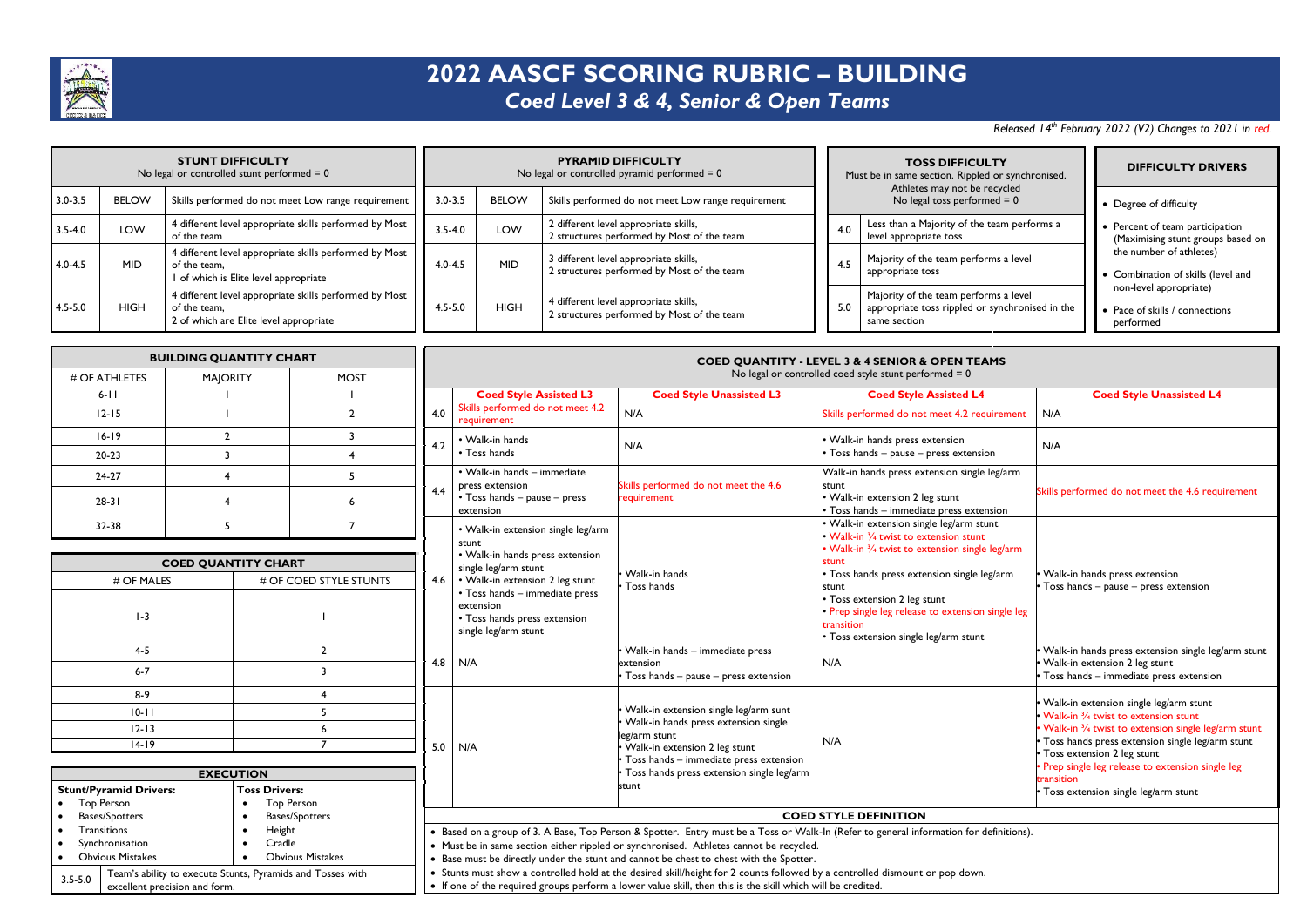

## **2022 AASCF SCORING RUBRIC – BUILDING**

### *Coed Level 5, 6 & 7, Senior & Open Teams*

| <b>STUNT DIFFICULTY</b><br>No legal or controlled stunt performed $= 0$ |                                                                                             |                                                                                                                  | <b>PYRAMID DIFFICULTY</b><br>No legal or controlled pyramid performed $= 0$ |                                                                                                                                                                                                                                           |                                                                                                                                             |                                                                                                      |                                                                                        | <b>TOSS DIFFICULTY</b><br>Must be in same section. Rippled or                | <b>DIFFICULTY DRIVERS</b>                                                                                                          |                                                                                                          |                                                                                                |  |
|-------------------------------------------------------------------------|---------------------------------------------------------------------------------------------|------------------------------------------------------------------------------------------------------------------|-----------------------------------------------------------------------------|-------------------------------------------------------------------------------------------------------------------------------------------------------------------------------------------------------------------------------------------|---------------------------------------------------------------------------------------------------------------------------------------------|------------------------------------------------------------------------------------------------------|----------------------------------------------------------------------------------------|------------------------------------------------------------------------------|------------------------------------------------------------------------------------------------------------------------------------|----------------------------------------------------------------------------------------------------------|------------------------------------------------------------------------------------------------|--|
| $3.0 - 3.5$                                                             | <b>BELOW</b>                                                                                | Skills performed do not meet Low range<br>requirement                                                            |                                                                             |                                                                                                                                                                                                                                           | $3.0 - 3.5$                                                                                                                                 | <b>BELOW</b>                                                                                         | Skills performed do not meet Low range<br>requirement                                  |                                                                              |                                                                                                                                    | synchronised. Athletes may not be recycled<br>No legal toss performed $= 0$                              | • Degree of difficulty<br>• Percent of team                                                    |  |
| $3.5 - 4.0$                                                             | LOW                                                                                         | 4 different level appropriate skills<br>performed by Most of the team                                            |                                                                             |                                                                                                                                                                                                                                           | $3.5 - 4.0$                                                                                                                                 | LOW                                                                                                  | 2 different level appropriate skills,<br>2 structures performed by Most of the team    | Less than a Majority of the team<br>4.0<br>performs a level appropriate toss |                                                                                                                                    |                                                                                                          | participation (Maximising<br>stunt groups based on the<br>number of athletes)                  |  |
| $4.0 - 4.5$                                                             | <b>MID</b>                                                                                  | 4 different level appropriate skills<br>performed by Most of the team,<br>I of which is Elite level appropriate  |                                                                             |                                                                                                                                                                                                                                           | $4.0 - 4.5$                                                                                                                                 | <b>MID</b>                                                                                           | 3 different level appropriate skills,<br>2 structures performed by Most of the team    | Majority of the team performs a<br>4.5<br>level appropriate toss             |                                                                                                                                    |                                                                                                          | • Combination of skills (level<br>and non-level appropriate)<br>• Pace of skills / connections |  |
| 4.5-5.0                                                                 | <b>HIGH</b>                                                                                 | 4 different level appropriate skills<br>performed by Most of the team,<br>2 of which are Elite level appropriate |                                                                             |                                                                                                                                                                                                                                           | $4.5 - 5.0$                                                                                                                                 | <b>HIGH</b>                                                                                          | 4 different level appropriate skills,<br>2 structures performed by Most of the team    |                                                                              | 5.0                                                                                                                                | Majority of the team performs a<br>level appropriate toss rippled or<br>synchronised in the same section | performed                                                                                      |  |
|                                                                         |                                                                                             | <b>BUILDING QUANTITY CHART</b>                                                                                   |                                                                             |                                                                                                                                                                                                                                           |                                                                                                                                             |                                                                                                      |                                                                                        |                                                                              |                                                                                                                                    | COED QUANTITY - LEVEL 5, 6 & 7 SENIOR & OPEN TEAMS                                                       |                                                                                                |  |
|                                                                         | # OF ATHLETES                                                                               | <b>MAJORITY</b>                                                                                                  |                                                                             | <b>MOST</b>                                                                                                                                                                                                                               |                                                                                                                                             |                                                                                                      |                                                                                        |                                                                              |                                                                                                                                    | No legal or controlled coed style stunt performed $= 0$                                                  |                                                                                                |  |
|                                                                         | $6 - 11$                                                                                    |                                                                                                                  |                                                                             |                                                                                                                                                                                                                                           |                                                                                                                                             |                                                                                                      | <b>Coed Style Assisted</b>                                                             |                                                                              |                                                                                                                                    | <b>Coed Style Unassisted</b>                                                                             |                                                                                                |  |
|                                                                         | $12 - 15$                                                                                   |                                                                                                                  |                                                                             | $\overline{2}$                                                                                                                                                                                                                            |                                                                                                                                             |                                                                                                      | 3.5 Skills performed do not meet 4.0 requirement                                       |                                                                              |                                                                                                                                    | N/A                                                                                                      |                                                                                                |  |
|                                                                         | $16 - 19$                                                                                   | $\overline{2}$<br>$\overline{3}$                                                                                 |                                                                             | 3<br>$\overline{\mathbf{4}}$                                                                                                                                                                                                              |                                                                                                                                             |                                                                                                      | · Walk-in Extended double leg stunt                                                    |                                                                              |                                                                                                                                    |                                                                                                          |                                                                                                |  |
|                                                                         | $20 - 23$<br>24-27<br>$\overline{4}$                                                        |                                                                                                                  | 5                                                                           | 4.0                                                                                                                                                                                                                                       |                                                                                                                                             | • Toss Extended double leg stunt<br>· Walk-in Hands press Extended single leg stunt/single arm stunt |                                                                                        |                                                                              | Skills performed do not meet 4.2 requirement.                                                                                      |                                                                                                          |                                                                                                |  |
|                                                                         | $28-31$                                                                                     | $\overline{\mathbf{4}}$                                                                                          |                                                                             | 6                                                                                                                                                                                                                                         |                                                                                                                                             |                                                                                                      | • Toss Hands press Extended single leg stunt/single arm stunt                          |                                                                              |                                                                                                                                    |                                                                                                          |                                                                                                |  |
|                                                                         | 32-38                                                                                       | 5                                                                                                                |                                                                             | $\overline{7}$                                                                                                                                                                                                                            |                                                                                                                                             |                                                                                                      | • Walk-in Extended single leg stunt/single arm stunt                                   | · Walk-in Hands press Extension                                              |                                                                                                                                    |                                                                                                          |                                                                                                |  |
|                                                                         |                                                                                             |                                                                                                                  |                                                                             |                                                                                                                                                                                                                                           | 4.2                                                                                                                                         | · Toss Extended single leg stunt                                                                     |                                                                                        |                                                                              |                                                                                                                                    | • Toss Hands press Extension                                                                             |                                                                                                |  |
|                                                                         | <b>COED QUANTITY CHART</b><br># OF MALES<br># OF COED STYLE STUNTS                          |                                                                                                                  |                                                                             | 4.4 $\bullet$ Toss $\frac{1}{4}$ - $\frac{3}{4}$ Twist to Extended single leg stunt                                                                                                                                                       |                                                                                                                                             |                                                                                                      | · Walk-in Extended double leg stunt<br>• Toss Extended double leg stunt                |                                                                              |                                                                                                                                    |                                                                                                          |                                                                                                |  |
|                                                                         | $1-3$<br>$4 - 5$                                                                            |                                                                                                                  | $\overline{2}$                                                              |                                                                                                                                                                                                                                           |                                                                                                                                             |                                                                                                      |                                                                                        |                                                                              | · Walk-in Hands press Extended single leg stunt/ single arm stunt<br>· Toss Hands press Extended single leg stunt/single arm stunt |                                                                                                          |                                                                                                |  |
|                                                                         | $6 - 7$                                                                                     |                                                                                                                  | 3                                                                           |                                                                                                                                                                                                                                           | • Toss Extended single arm stunt                                                                                                            |                                                                                                      |                                                                                        | · Walk-in Extended single leg stunt/single arm stunt                         |                                                                                                                                    |                                                                                                          |                                                                                                |  |
|                                                                         | $8-9$                                                                                       |                                                                                                                  | $\overline{4}$                                                              |                                                                                                                                                                                                                                           | . Toss Full up to Extended Stunt<br>4.6                                                                                                     |                                                                                                      |                                                                                        |                                                                              |                                                                                                                                    |                                                                                                          |                                                                                                |  |
|                                                                         | $10 - 11$                                                                                   |                                                                                                                  | 5                                                                           |                                                                                                                                                                                                                                           | • Toss Front handspring I/2 up to Extended stunt<br>• Rewind to Extended Stunt (Level 6 and 7 only)                                         |                                                                                                      |                                                                                        | • Toss Extended single leg stunt                                             |                                                                                                                                    |                                                                                                          |                                                                                                |  |
|                                                                         | $12 - 13$                                                                                   |                                                                                                                  | 6                                                                           |                                                                                                                                                                                                                                           | $4.8$ N/A                                                                                                                                   |                                                                                                      |                                                                                        |                                                                              |                                                                                                                                    | • Toss 1/4 - 3/4 Twist to Extended single leg stunt                                                      |                                                                                                |  |
|                                                                         | $14-19$                                                                                     |                                                                                                                  | $\overline{7}$                                                              |                                                                                                                                                                                                                                           | $5.0$ N/A                                                                                                                                   |                                                                                                      |                                                                                        | • Toss Extended single arm stunt<br>• Toss Full up to Extended Stunt         |                                                                                                                                    |                                                                                                          |                                                                                                |  |
|                                                                         | <b>EXECUTION</b>                                                                            |                                                                                                                  |                                                                             |                                                                                                                                                                                                                                           |                                                                                                                                             | • Toss Front handspring I/2 up to Extended stunt<br>• Rewind to Extended Stunt (Level 6 and 7 only)  |                                                                                        |                                                                              |                                                                                                                                    |                                                                                                          |                                                                                                |  |
|                                                                         | <b>Stunt/Pyramid Drivers:</b><br><b>Toss Drivers:</b>                                       |                                                                                                                  |                                                                             |                                                                                                                                                                                                                                           |                                                                                                                                             |                                                                                                      |                                                                                        | <b>COED STYLE DEFINITION</b>                                                 |                                                                                                                                    |                                                                                                          |                                                                                                |  |
|                                                                         | • Top Person<br><b>Top Person</b>                                                           |                                                                                                                  |                                                                             |                                                                                                                                                                                                                                           |                                                                                                                                             |                                                                                                      |                                                                                        |                                                                              |                                                                                                                                    |                                                                                                          |                                                                                                |  |
|                                                                         | • Bases/Spotters<br><b>Bases/Spotters</b><br>Transitions<br>Height                          |                                                                                                                  |                                                                             |                                                                                                                                                                                                                                           | • Based on a group of 3. A Base, Top Person & Spotter.<br>• Entry must be a Toss or Walk-In (Refer to general information for definitions). |                                                                                                      |                                                                                        |                                                                              |                                                                                                                                    |                                                                                                          |                                                                                                |  |
|                                                                         | • Synchronisation                                                                           |                                                                                                                  | Cradle                                                                      |                                                                                                                                                                                                                                           |                                                                                                                                             |                                                                                                      | · Must be in same section either rippled or synchronised. Athletes cannot be recycled. |                                                                              |                                                                                                                                    |                                                                                                          |                                                                                                |  |
|                                                                         | <b>Obvious Mistakes</b>                                                                     | $\bullet$                                                                                                        | <b>Obvious Mistakes</b>                                                     |                                                                                                                                                                                                                                           | . Base must be directly under the stunt and cannot be chest to chest with the Spotter.                                                      |                                                                                                      |                                                                                        |                                                                              |                                                                                                                                    |                                                                                                          |                                                                                                |  |
| $3.5 - 5.0$                                                             | Team's ability to execute Stunts, Pyramids and<br>Tosses with excellent precision and form. |                                                                                                                  |                                                                             | . Stunts must show a controlled hold at the desired skill/height for 2 counts followed by a controlled dismount or pop down.<br>If one of the required groups perform a lower value skill, then this is the skill which will be credited. |                                                                                                                                             |                                                                                                      |                                                                                        |                                                                              |                                                                                                                                    |                                                                                                          |                                                                                                |  |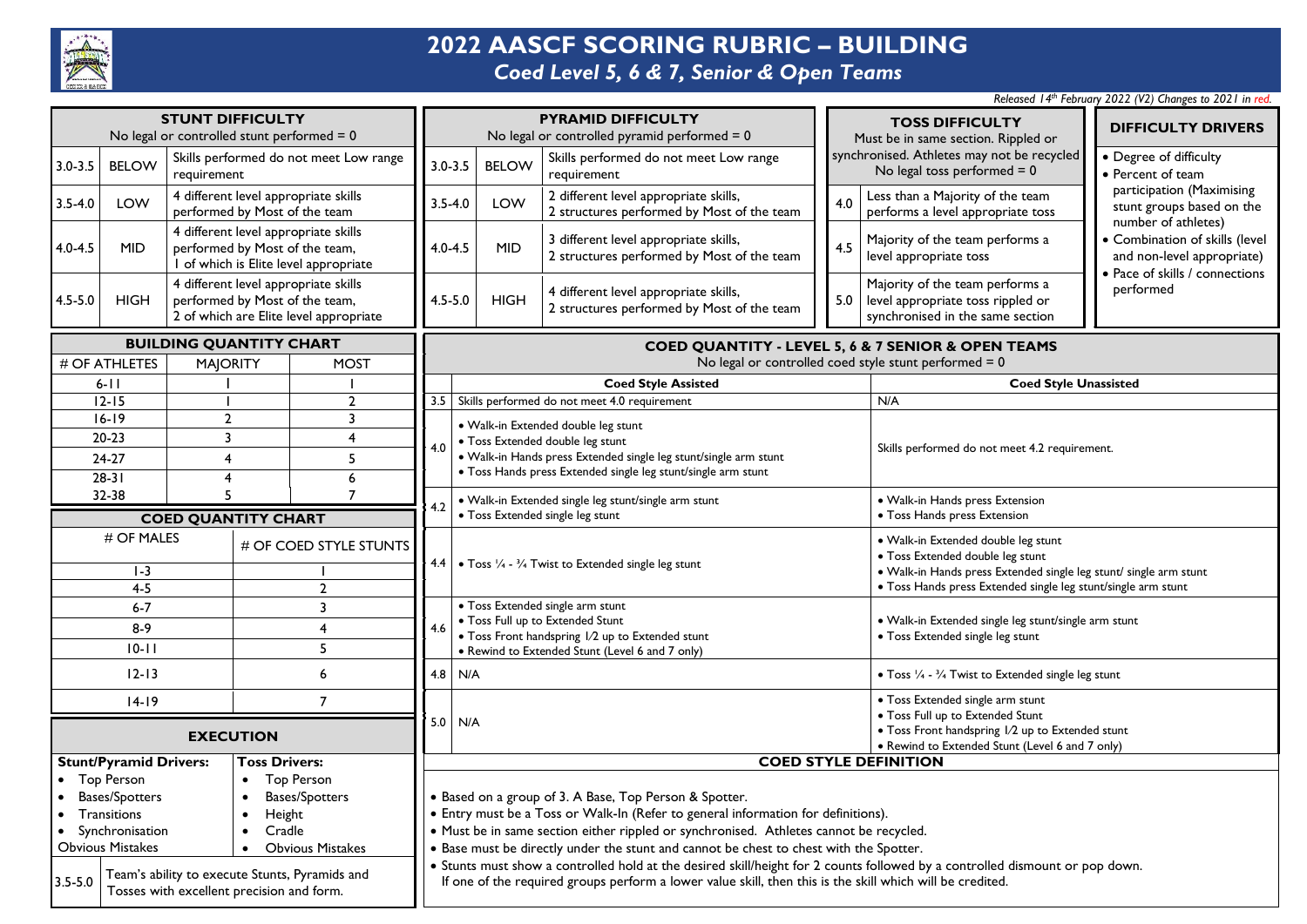

### **2022 AASCF SCORING RUBRIC – TUMBLING LEVEL 1-5 & 6 JNR**

|             |              | <b>STANDING TUMBLING DIFFICULTY: LEVEL 1-5</b>                                                                                                 |     | <b>JUMP DIFFICULTY</b><br>* Jumps must use a whip approach to be considered connected (Variety = at least 2 different jun                  |  |
|-------------|--------------|------------------------------------------------------------------------------------------------------------------------------------------------|-----|--------------------------------------------------------------------------------------------------------------------------------------------|--|
| $3.0 - 3.5$ | <b>BELOW</b> | Skills performed do not meet Low range requirement                                                                                             | 3.5 | Skills performed do not meet 4.0 requirement                                                                                               |  |
| $3.5 - 4.0$ | LOW          | Most of the team performs a level appropriate pass                                                                                             | 4.0 | Most of the team performs at least I advanced jump                                                                                         |  |
| $4.0 - 4.5$ | <b>MID</b>   | Majority of the team performs the same level appropriate pass which<br>must be synchronised from initiation of the pass                        | 4.5 | Most of the team performs 2 connected advanced jumps. Must be<br>synchronised and must include a variety.                                  |  |
| $4.5 - 5.0$ | <b>HIGH</b>  | Most of the team performs the same level appropriate pass which must<br>be synchronised from initiation of the pass, plus Majority of the team |     | Tiny/Mini: Most of the team performs 2 advanced jumps must be<br>synchronised, but DO NOT need to be connected or include a variety.       |  |
|             |              | performs an additional level appropriate pass                                                                                                  |     | Most of the team performs 3 connected advanced jumps or 2 connecte<br>advanced jumps, plus Ladditional advanced jump. Must be synchronised |  |

|             | <b>RUNNING TUMBLING DIFFICULTY: LEVEL 1-5</b> |                                                                    |  |  |  |  |  |  |  |
|-------------|-----------------------------------------------|--------------------------------------------------------------------|--|--|--|--|--|--|--|
| $3.0 - 3.5$ | <b>BELOW</b>                                  | Skills performed do not meet Low range requirement                 |  |  |  |  |  |  |  |
| $3.5 - 4.0$ | LOW                                           | Less than a Majority of the team performs a level appropriate pass |  |  |  |  |  |  |  |
| $4.0 - 4.5$ | MID.                                          | Majority of the team performs a level appropriate pass             |  |  |  |  |  |  |  |
| $4.5 - 5.0$ | <b>HIGH</b>                                   | Most of the team performs a level appropriate pass                 |  |  |  |  |  |  |  |

|                                                                                                                                                                                                    | <b>DIFFICULTY DRIVERS</b>                                                                                                                                                                                                                                                                                                                                                                                                                                                                                                                                                                                                                                                                                                                                                                                                                                                                                                                                   |  |  |  |  |  |  |
|----------------------------------------------------------------------------------------------------------------------------------------------------------------------------------------------------|-------------------------------------------------------------------------------------------------------------------------------------------------------------------------------------------------------------------------------------------------------------------------------------------------------------------------------------------------------------------------------------------------------------------------------------------------------------------------------------------------------------------------------------------------------------------------------------------------------------------------------------------------------------------------------------------------------------------------------------------------------------------------------------------------------------------------------------------------------------------------------------------------------------------------------------------------------------|--|--|--|--|--|--|
| Degree of difficulty<br>٠<br>Percent of team participation<br>$\bullet$<br>Combination of skills<br>Synchronisation or grouping of passes<br>$\bullet$<br>Variety of passes                        | In an effort to reduce the number of Standing<br>Tumbling passes performed in L1-L5 the following<br>criteria will be used when awarding higher scores<br>within a range:<br>Degree of difficulty of the passes<br>٠<br>Variety of passes<br>٠<br>Satisfies of exceeds the quantity requirement<br>$\bullet$<br>utilising grouped or synchronised passes.                                                                                                                                                                                                                                                                                                                                                                                                                                                                                                                                                                                                   |  |  |  |  |  |  |
| <b>ADDITIONAL INFORMATION</b>                                                                                                                                                                      |                                                                                                                                                                                                                                                                                                                                                                                                                                                                                                                                                                                                                                                                                                                                                                                                                                                                                                                                                             |  |  |  |  |  |  |
| ٠<br>requirement.<br>٠<br>٠<br>$\bullet$<br>$\bullet$<br>$\bullet$<br>credit.                                                                                                                      | If no legal skill is performed within the relevant category $= 0$ .<br>L1-5 & 6 JNR Standing Tumbling - Same level appropriate synchronised pass cannot be used to fulfil Majority pass<br>Tumbling passes must land on feet to be considered level appropriate and receive difficulty credit (ie jump 3/4 front<br>flip to seat, back handsprings which lands in a prone position etc. would not count).<br>Jumps within a tumbling pass will not break up the pass (ie Toe Touch BHS Toe Touch BHS is 1 pass in L3).<br>T-jumps are not considered a jump and will break up a pass into two separate passes. Safety judges will use the<br>IASF Jump Skill definition where a jump skill does break up the pass.<br>L2 - No lower level skills out of a RO that are ILLEGAL in L1 will count for level appropriate credit.<br>L3 - No lower level skills out of a BHS step out $\frac{1}{2}$ turn that are ILLEGAL in L2 will count for level appropriate |  |  |  |  |  |  |
| L4 - Punch front forward roll will not count for level appropriate credit.<br>Vanjam - ak laast 2 diffenant iyoosa - Danfanojas kla sama iyoosa yidh diffenant lasa dagaay't sanatituta youjam (ja |                                                                                                                                                                                                                                                                                                                                                                                                                                                                                                                                                                                                                                                                                                                                                                                                                                                                                                                                                             |  |  |  |  |  |  |

- Variety at least 2 different jumps. Performing the same jump with different legs doesn't constitute variety (ie left/right hurdler).
- Jump skills must land on feet to be considered level appropriate and receive difficulty credit (ie jumps that land on knee(s) or seat etc would not count).
- Basic jumps: Star, Tuck jump. Advanced jumps: Pike, Right/Left Hurdlers (front or side), Toe Touch.

|     | Released 14th February 2022 (V2) Changes to 2021 in red.                                                                                                                                                                                                                                                       |  |  |  |  |  |  |  |
|-----|----------------------------------------------------------------------------------------------------------------------------------------------------------------------------------------------------------------------------------------------------------------------------------------------------------------|--|--|--|--|--|--|--|
|     | <b>JUMP DIFFICULTY</b>                                                                                                                                                                                                                                                                                         |  |  |  |  |  |  |  |
|     | * Jumps must use a whip approach to be considered connected (Variety = at least 2 different jumps)                                                                                                                                                                                                             |  |  |  |  |  |  |  |
| 3.5 | Skills performed do not meet 4.0 requirement                                                                                                                                                                                                                                                                   |  |  |  |  |  |  |  |
| 4.0 | Most of the team performs at least I advanced jump                                                                                                                                                                                                                                                             |  |  |  |  |  |  |  |
| 4.5 | Most of the team performs 2 connected advanced jumps. Must be<br>synchronised and must include a variety.<br>Tiny/Mini: Most of the team performs 2 advanced jumps must be<br>synchronised, but DO NOT need to be connected or include a variety.                                                              |  |  |  |  |  |  |  |
| 5.0 | Most of the team performs 3 connected advanced jumps or 2 connected<br>advanced jumps, plus I additional advanced jump. Must be synchronised and<br>include a variety.<br>Tiny/Mini: Most of the team performs 3 advanced jumps must be<br>synchronised, but DO NOT need to be connected or include a variety. |  |  |  |  |  |  |  |

|                                                                                 |                                                                                     |                 | TUMBLING/JUMPS QUANTITY CHART |      |
|---------------------------------------------------------------------------------|-------------------------------------------------------------------------------------|-----------------|-------------------------------|------|
|                                                                                 | <b>DIFFICULTY DRIVERS</b>                                                           | $#$ of athletes | Majority                      | Most |
|                                                                                 | In an effort to reduce the number of Standing                                       | $6 - 7$         |                               |      |
|                                                                                 | Tumbling passes performed in L1-L5 the following                                    | $8-9$           |                               |      |
|                                                                                 | criteria will be used when awarding higher scores<br>within a range:                | $10 - 11$       |                               |      |
|                                                                                 |                                                                                     | $12 - 14$       |                               |      |
| of passes                                                                       | Degree of difficulty of the passes<br>Variety of passes                             | $15 - 16$       |                               |      |
|                                                                                 | Satisfies of exceeds the quantity requirement                                       | $17 - 19$       |                               | 10   |
|                                                                                 | utilising grouped or synchronised passes.                                           | $20 - 22$       | 10                            | 12   |
|                                                                                 | <b>ADDITIONAL INFORMATION</b>                                                       | $23 - 25$       |                               |      |
| the relevant category $= 0$ .                                                   |                                                                                     | $26 - 27$       | ۱3                            |      |
| Same level appropriate synchronised pass cannot be used to fulfil Majority pass |                                                                                     | 28-30           | 14                            | 16   |
|                                                                                 | to be considered level appropriate and receive difficulty credit (ie jump 3/4 front | $31 - 38$       | 15                            | 18   |
|                                                                                 | lands in a prone position etc. would not count).                                    |                 |                               |      |

| <b>EXECUTION</b>                                  |                                                                           |  |  |  |  |  |
|---------------------------------------------------|---------------------------------------------------------------------------|--|--|--|--|--|
| <b>Standing/Running Tumbling Drivers:</b>         | <b>Jump Drivers:</b>                                                      |  |  |  |  |  |
| Approach                                          | Approach                                                                  |  |  |  |  |  |
| Speed                                             | Arm Placement<br>٠                                                        |  |  |  |  |  |
| <b>Body Control</b>                               | Leg Placement<br>٠                                                        |  |  |  |  |  |
| Landings                                          | Landings                                                                  |  |  |  |  |  |
| Synchronisation                                   | Synchronisation                                                           |  |  |  |  |  |
| $3.5 - 5.0$<br>with excellent precision and form. | A team's ability to execute Standing Tumbling, Running Tumbling and Jumps |  |  |  |  |  |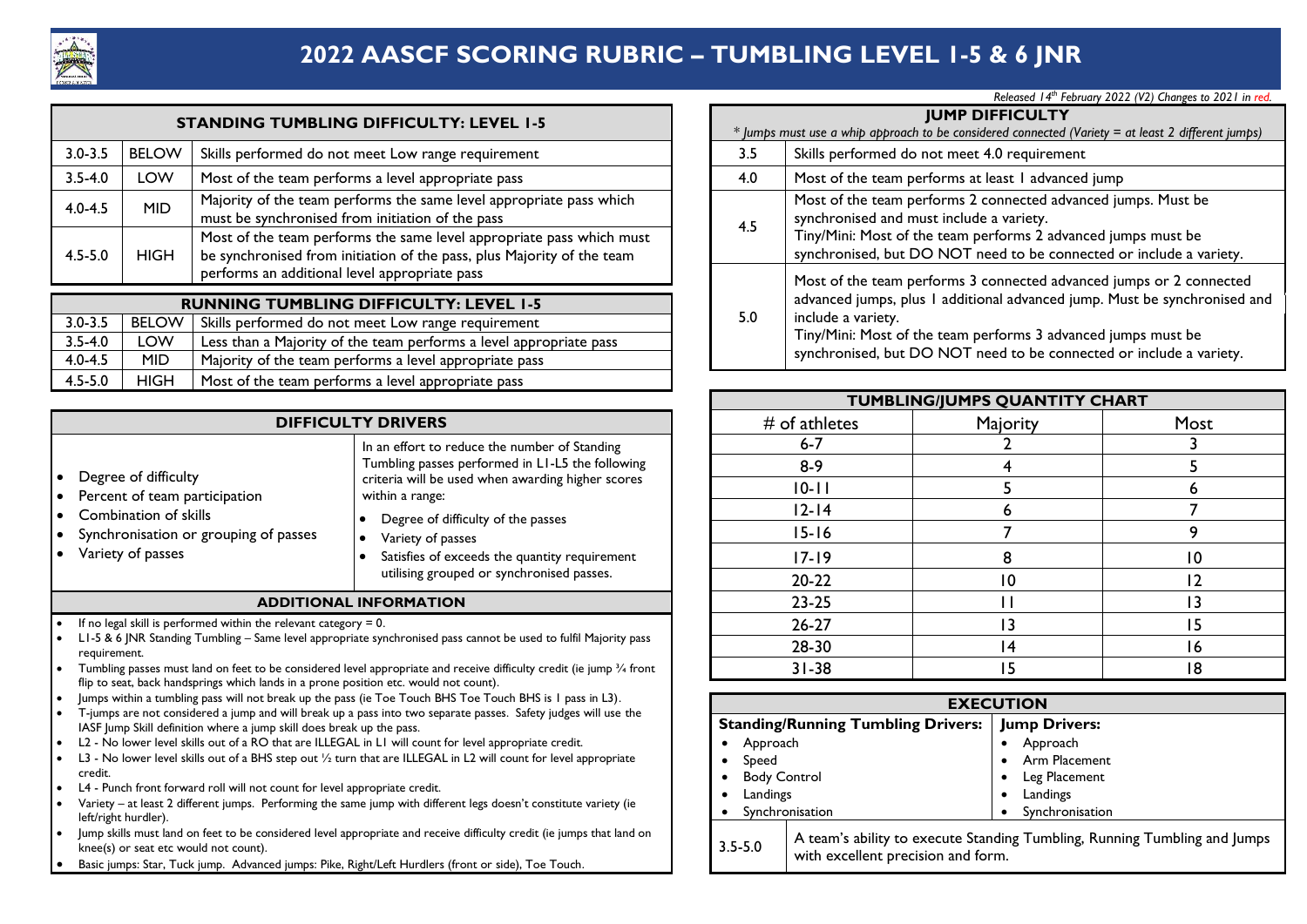

### **2022 AASCF SCORING RUBRIC – TUMBLING LEVEL 6 & 7**

|             |                 | <b>STANDING TUMBLING DIFFICULTY: LEVEL 6-7</b>                                   |     | <b>JUMP DIFFICULTY</b><br>Jumps must use a whip approach to be considered connected. (V                                               |
|-------------|-----------------|----------------------------------------------------------------------------------|-----|---------------------------------------------------------------------------------------------------------------------------------------|
|             | 3.0-3.5   BELOW | Skills performed do not meet Low range requirement                               | 3.5 | Skills performed do not meet 4.0 requirement                                                                                          |
| $3.5 - 4.0$ | <b>LOW</b>      | Most of the team performs a level appropriate pass                               | 4.0 | Most of the team performs I advanced jump                                                                                             |
| $4.0 - 4.5$ | <b>MID</b>      | Majority of the team performs an Elite level appropriate pass                    |     | Most of the team performs 2 connected advar                                                                                           |
| $4.5 - 5.0$ | <b>HIGH</b>     | Most of the team performs an Elite level appropriate pass<br>in the same section | 4.5 | synchronised and must include a variety.<br>Tiny/Mini: Most of the team performs 2 advan<br>synchronised, but DO NOT need to be conne |

|                   |             | <b>RUNNING TUMBLING DIFFICULTY: LEVEL 6-7</b>                 | 5.0 | advanced jumps, plus 1 additional advanced jump. Must be<br>include a variety. |
|-------------------|-------------|---------------------------------------------------------------|-----|--------------------------------------------------------------------------------|
| $3.0 - 3.5$ BELOW |             | Skills performed do not meet Low range requirement            |     | Tiny/Mini: Most of the team performs 3 advanced jumps r                        |
| $3.5 - 4.0$       | LOW         | Majority of the team performs a level appropriate pass        |     | synchronised, but DO NOT need to be connected or inc                           |
| $4.0 - 4.5$       | MID         | Most of the team performs a level appropriate pass            |     |                                                                                |
| $4.5 - 5.0$       | <b>HIGH</b> | Majority of the team performs an Elite level appropriate pass |     | <b>TUMBLING/JUMPS QUANTITY CHART</b>                                           |

|  |  | <b>DIFFICULTY DRIVERS</b> |
|--|--|---------------------------|
|  |  |                           |

- Degree of difficulty
- Percent of team participation
- Combination of skills
- Synchronisation or grouping of passes
- Variety of passes

#### **ADDITIONAL INFORMATION**

- If no legal skill is performed within the relevant category  $= 0$ .
- Tumbling passes must land on feet to be considered level appropriate and receive difficulty credit (ie jump ¾ front flip to seat, back handsprings which lands in a prone position etc. would not count).
- Jumps within a tumbling pass will not break up the pass (ie Toe Touch BHS Toe Touch BHS Full is 1 pass).
- T-jumps are not considered a jump and will break up a pass into two separate passes. Safety judges will use the IASF Jump Skill definition where a jump skill does break up the pass.
- L6 & L7 Standing Tumbling skills ending in a layout that are LEGAL in L5 will not receive level appropriate credit (ie BHS-BHS-Layout).
- Variety at least 2 different jumps. Performing the same jump with different legs doesn't constitute variety (ie left/right hurdler).
- Jump skills must land on feet to be considered level appropriate and receive difficulty credit (ie jumps that land on knee(s) or seat etc would not count).
- Basic jumps: Star, Tuck jump. Advanced jumps: Pike, Right/Left Hurdlers (front or side), Toe Touch.

|     | <b>JUMP DIFFICULTY</b>                                                                                                                                                                                                                                                                                         |
|-----|----------------------------------------------------------------------------------------------------------------------------------------------------------------------------------------------------------------------------------------------------------------------------------------------------------------|
|     | Jumps must use a whip approach to be considered connected. (Variety = at least 2 different jumps)                                                                                                                                                                                                              |
| 3.5 | Skills performed do not meet 4.0 requirement                                                                                                                                                                                                                                                                   |
| 4.0 | Most of the team performs I advanced jump                                                                                                                                                                                                                                                                      |
| 4.5 | Most of the team performs 2 connected advanced jumps. Must be<br>synchronised and must include a variety.<br>Tiny/Mini: Most of the team performs 2 advanced jumps must be<br>synchronised, but DO NOT need to be connected or include a variety.                                                              |
| 5.0 | Most of the team performs 3 connected advanced jumps or 2 connected<br>advanced jumps, plus I additional advanced jump. Must be synchronised and<br>include a variety.<br>Tiny/Mini: Most of the team performs 3 advanced jumps must be<br>synchronised, but DO NOT need to be connected or include a variety. |

| team performs an Elite level appropriate pass                                                                                     |                 | <b>TUMBLING/JUMPS QUANTITY CHART</b> |      |
|-----------------------------------------------------------------------------------------------------------------------------------|-----------------|--------------------------------------|------|
|                                                                                                                                   | $#$ of athletes | Majority                             | Most |
| <b>DIFFICULTY DRIVERS</b>                                                                                                         | $6-7$           |                                      |      |
|                                                                                                                                   | $8-9$           |                                      |      |
|                                                                                                                                   | $10 - 11$       |                                      |      |
|                                                                                                                                   | $12 - 14$       |                                      |      |
| passes                                                                                                                            | $15 - 16$       |                                      |      |
|                                                                                                                                   | $17 - 19$       |                                      | 10   |
|                                                                                                                                   | $20-22$         | 10                                   | 12   |
| <b>DITIONAL INFORMATION</b>                                                                                                       | $23 - 25$       |                                      | 13   |
| the relevant category $= 0$ .                                                                                                     | $26 - 27$       | ۱3                                   | 15   |
| to be considered level appropriate and receive difficulty credit (ie                                                              | 28-30           | 14                                   | 16   |
| dsprings which lands in a prone position etc. would not count).<br>ot break up the pass (ie Toe Touch BHS Toe Touch BHS Full is I | $31 - 38$       | 15                                   | 18   |

|                     | <b>EXECUTION</b>                          |   |                                                                           |
|---------------------|-------------------------------------------|---|---------------------------------------------------------------------------|
|                     | <b>Standing/Running Tumbling Drivers:</b> |   | <b>Jump Drivers:</b>                                                      |
| Approach            |                                           |   | Approach                                                                  |
| Speed               |                                           | ٠ | Arm Placement                                                             |
| <b>Body Control</b> |                                           | ٠ | Leg Placement                                                             |
| Landings            |                                           |   | Landings                                                                  |
| Synchronisation     |                                           |   | Synchronisation                                                           |
| $3.5 - 5.0$         | with excellent precision and form.        |   | A team's ability to execute Standing Tumbling, Running Tumbling and Jumps |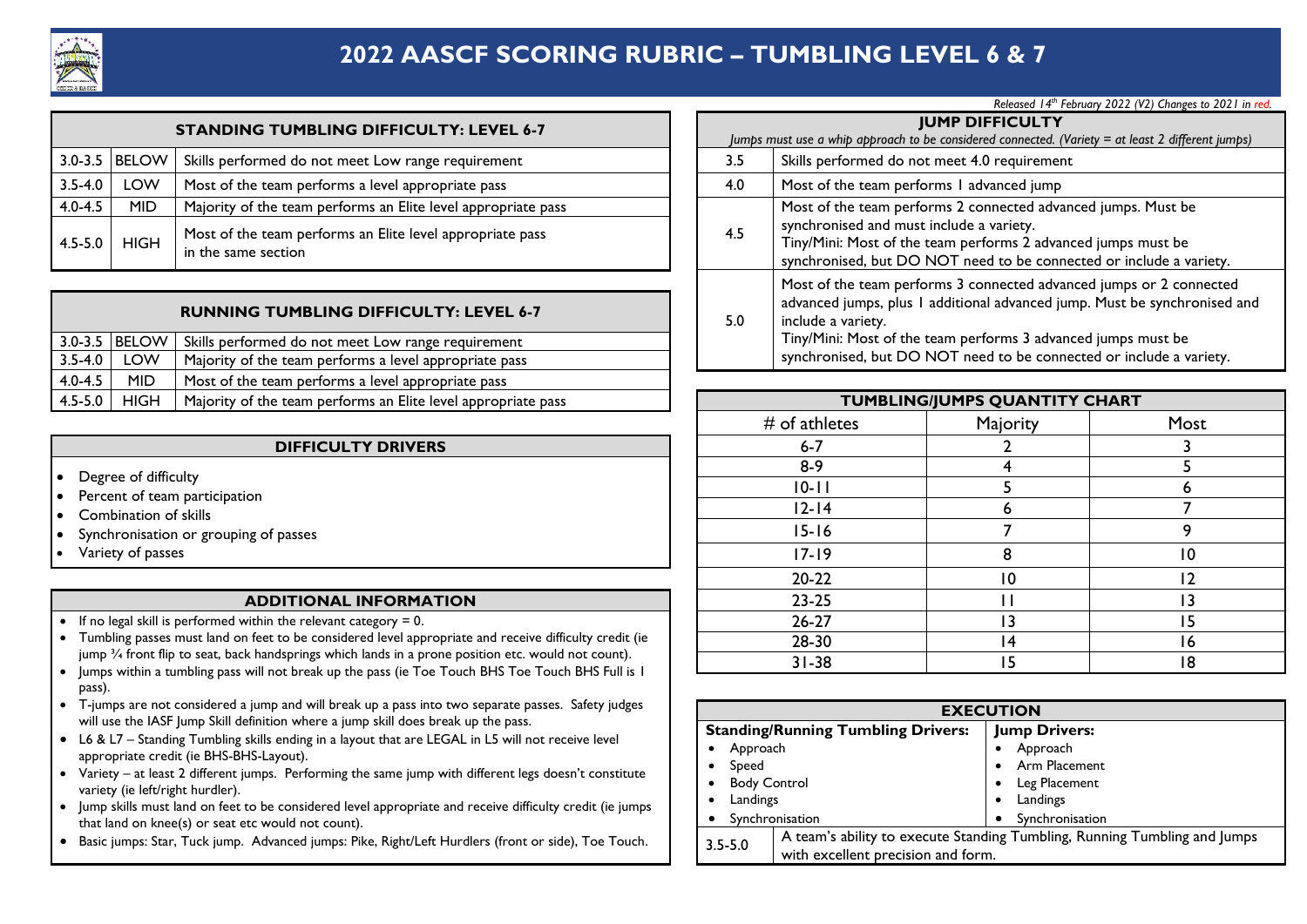

|             | <b>STUNT CREATIVITY</b>                                                                                            |
|-------------|--------------------------------------------------------------------------------------------------------------------|
|             | No legal or controlled stunt performed $= 0$                                                                       |
| $2.0 - 2.5$ | Stunt skills incorporate visual, unique or innovative ideas. This includes level and non-level appropriate skills. |
|             | This may include: Entries - Transitions - Dismounts - Clarity - Flow.                                              |

|             | <b>PYRAMID CREATIVITY</b>                                                                                             |
|-------------|-----------------------------------------------------------------------------------------------------------------------|
|             | No legal or controlled pyramid performed $= 0$                                                                        |
| $2.0 - 2.5$ | Pyramid skills incorporate visual, unique, or innovative ideas. This includes level and non-level appropriate skills. |
|             | This may include: Entries - Transitions - Dismounts - Clarity - Flow.                                                 |

|              | <b>AASCF DANCE</b>                                                                                                                                            |
|--------------|---------------------------------------------------------------------------------------------------------------------------------------------------------------|
|              | A team's ability to demonstrate a MINOR level of energy and entertainment value which may incorporate: Visual elements - Variety of levels - Formation        |
| $8.6 - 9.0$  | changes - Footwork - Floorwork - Partner work - Pace.                                                                                                         |
|              | This also includes: Technique - Perfection - Motion Strength/Placement - Synchronisation.                                                                     |
|              | A team's ability to demonstrate an ESTABLISHED level of energy and entertainment value which may incorporate: Visual elements - Variety of levels -           |
| $9.1 - 9.5$  | Formation changes - Footwork - Floorwork - Partner work - Pace.                                                                                               |
|              | This also includes: Technique - Perfection - Motion Strength/Placement - Synchronisation.                                                                     |
|              | A team's ability to demonstrate a HIGH level of energy and entertainment value which may incorporate: Visual elements - Variety of levels - Formation changes |
| $9.6 - 10.0$ | - Footwork - Floorwork - Partner work - Pace.                                                                                                                 |
|              | This also includes: Technique - Perfection - Motion Strength/Placement - Synchronisation.                                                                     |

|              | <b>AASCF SHOWMANSHIP/APPROPRIATE ATHLETE IMPRESSION</b>                                                                                                                                                               |
|--------------|-----------------------------------------------------------------------------------------------------------------------------------------------------------------------------------------------------------------------|
| $8.6 - 9.0$  | SOME of the team's ability to demonstrate high levels of energy and excitement while maintaining genuine enthusiasm and showmanship. This will include<br>appropriate athletic impression throughout the routine.     |
| $9.1 - 9.5$  | MAJORITY of the team's ability to demonstrate high levels of energy and excitement while maintaining genuine enthusiasm and showmanship. This will include<br>appropriate athletic impression throughout the routine. |
| $9.6 - 10.0$ | MOST of the team's ability to demonstrate high levels of energy and excitement while maintaining genuine enthusiasm and showmanship. This will include<br>appropriate athletic impression throughout the routine.     |